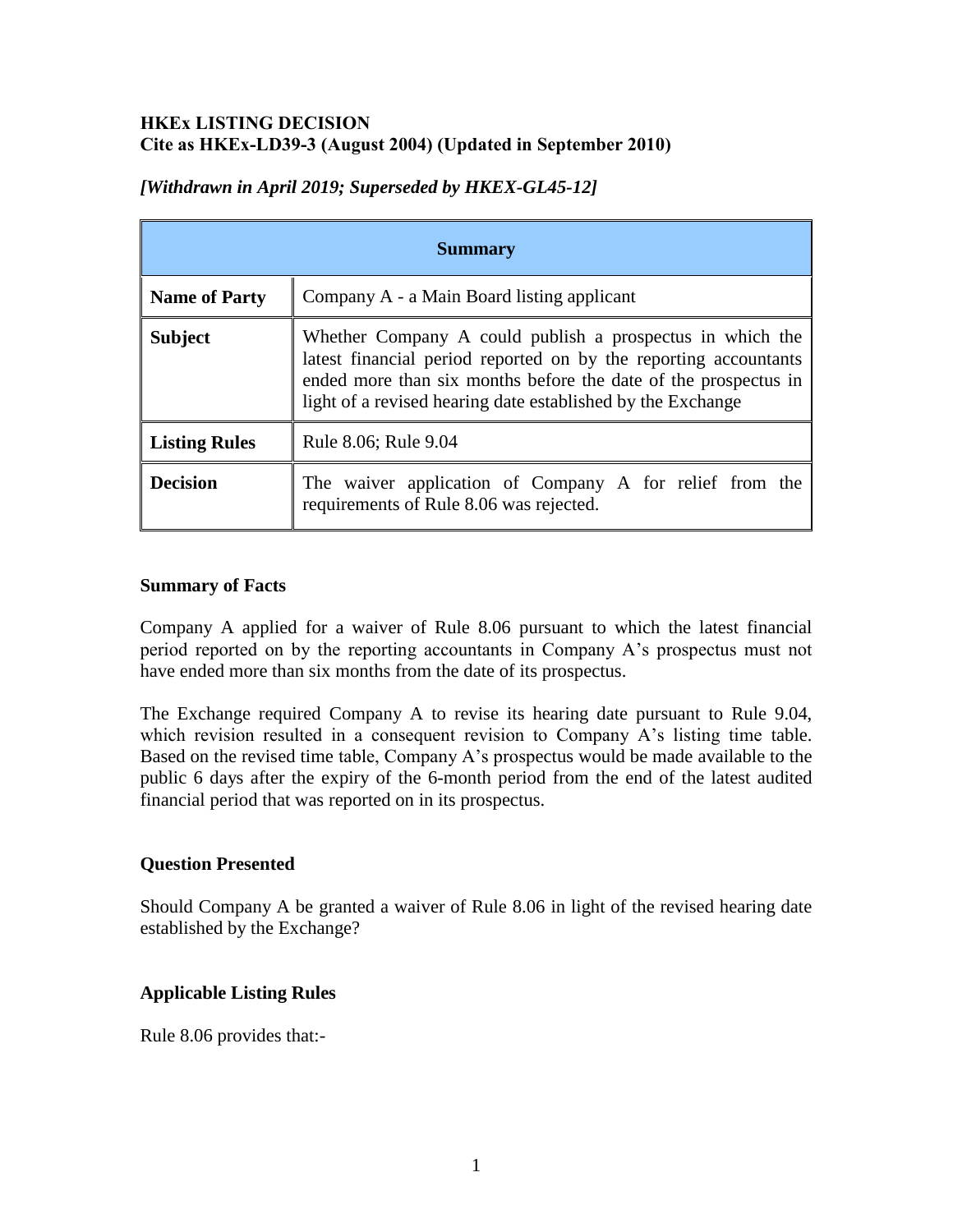*"In the case of a new applicant the latest financial period reported on by the reporting accountants must not have ended more than six months before the date of the listing documents."*

#### Rule 9.04 provides that:-

*"In order to maintain an orderly new issues market the Exchange reserves the right to refuse a booking<sup>1</sup> or to change the time table."*

## **Analysis**

Pursuant to Rule 9.04 the Exchange has the right to refuse a booking<sup>1</sup> or to change the time table in order to maintain an orderly new issues market. Given that the Exchange is required to process a significant number of listing applications, it must in some circumstances prioritise the hearing dates for the listing applications in order to appropriately allocate its resources. The Exchange will consider, amongst other criteria, the age of the applications when determining the order in which the cases are to be considered by the Listing Committee.

It was not disputed that Company A had not intentionally delayed its listing application and had responded promptly to the Exchange's requests for information. However, the Exchange considered that it was reasonable to expect Company A to foresee that changes in a proposed listing time table are possible which, in some circumstances, would cause its financial information in the prospectus to be more than 6 months old as of the date of the prospectus.

The Exchange also considered that any waiver of Rule 8.06 should only be granted in exceptional circumstances. When considering the waiver application of Company A, the Exchange took into consideration that Company A's listing application was relatively new as compared to the other applications that the Exchange was considering at the material time and the Exchange had delayed the hearing of Company A's application by the Listing Committee by one week from the originally proposed time table. However, the Exchange did not consider, based on the facts of the case, that there were exceptional circumstances warranting a grant of a Rule 8.06 waiver to Company A.

#### **Decision**

Based on the facts and circumstances of the case and the Exchange's analysis of Rule 8.06, the waiver application of Company A for relief from the requirements of Rule 8.06 was rejected.